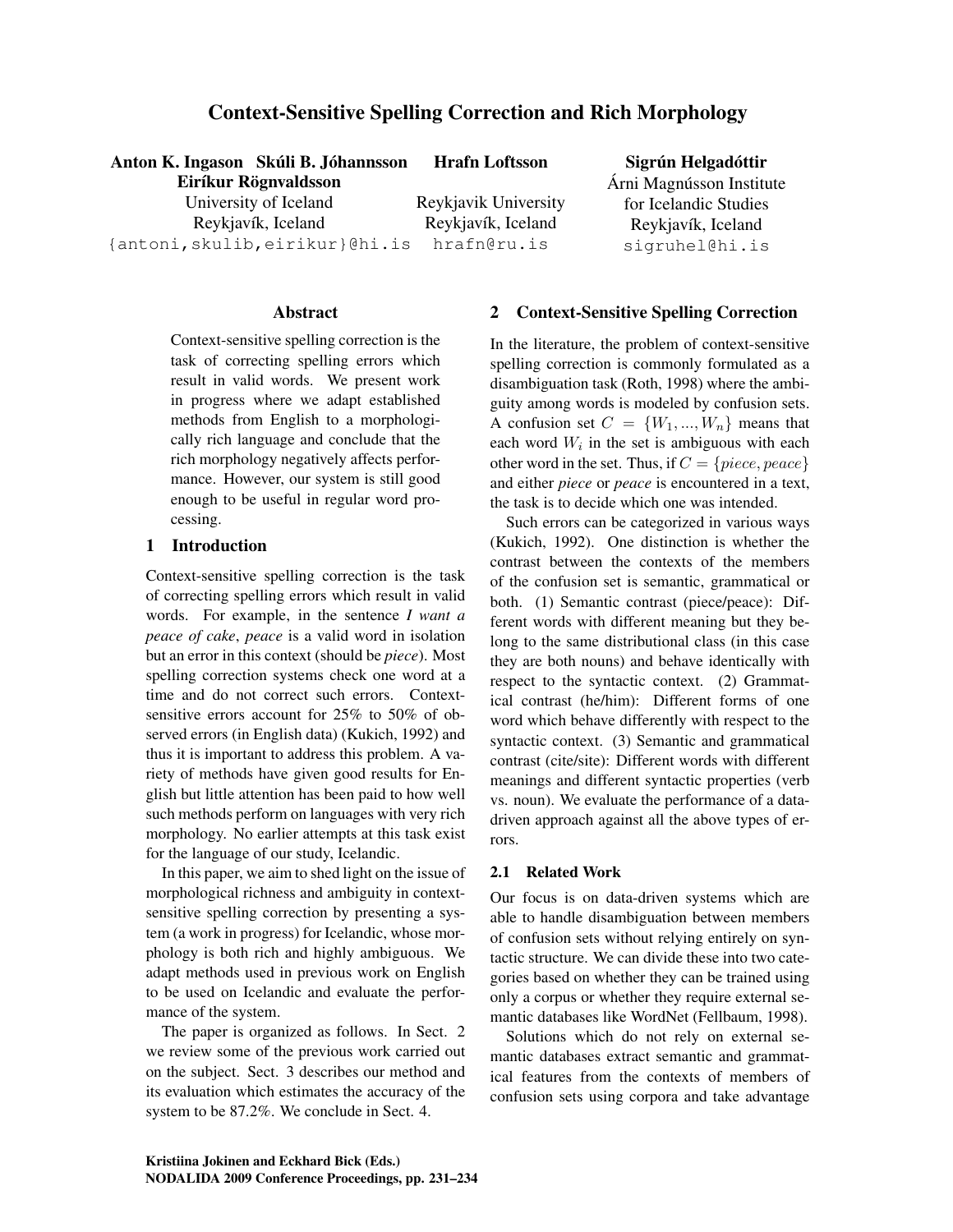of general purpose classifiers. Successful methods used for this purpose include Bayesian classifiers (Golding, 1995) and Winnow-based classifiers (Golding and Roth, 1999).

Solutions which do rely on external semantic databases take advantage of the fact that semantic relations within the lexicon of a given language provide useful evidence for semantic disambiguation. If we have a confusion set  $C = \{a, b\}$  and many words in the context are semantically related to  $a$  but few are semantically related to  $b$ , then this is evidence that the intended form is  $a$ . A few such methods are compared in Budanitsky and Hirst (2006). It is a feasible option to take advantage of knowledge-rich resources in context-sensitive spelling correction but the problem is the cost of developing such resources. For example, there exists no WordNet-like resource for Icelandic suitable for this purpose.

#### 2.2 Morphological Richness

We take Icelandic as our test-case for a morphologically rich language. Icelandic has rich inflection and morphosyntactic categories are encoded using affixes which are often quite ambiguous. This is reflected in the tagset normally used when PoS-tagging the language which has about 700 different PoS-tags (originally developed by Pind et al. (1991)). This leads to data sparseness when collecting evidence from a corpus. The sparseness of the features used for disambiguation can furthermore make it more difficult to effectively prune the number of features without losing important evidence, thus making scalability a more serious problem. To counter the data sparseness problem it is possible to normalize the data in the corpus. For normalization we used the Lemmald lemmatizer (Ingason et al., 2008). Lemmald is a data-driven system but it still employs some linguistic knowledge about Icelandic grammar. Note that the problems caused by the morphological richness also apply to the lemmatization itself. The lemmatizer achieves an accuracy of 98.54%.

The rich morphology and the corresponding large tagset also affect the accuracy of the PoStagging. Various taggers and combinations of taggers have been tried out for Icelandic PoS-tagging (Helgadóttir, 2005; Loftsson, 2006; Loftsson, 2008; Dredze and Wallenberg, 2008). The highest reported tagging accuracy for a data-driven solution is 92.06% (Dredze and Wallenberg, 2008) but the rule-based IceTagger achieves 91.54% accuracy (Loftsson, 2008) and runs considerably faster (2.700 tokens/sec vs. 179 tokens/sec). We used IceTagger in our experiments. Note that, while performance is low compared to the over 97% reported performance for state-of-the-art English taggers (Shen et al., 2007; Giménez and Màrquez, 2004), the tagging of only the word class actually has a similar accuracy as the state-of-the-art taggers for English – most mistakes are made in tagging other features such as case.

#### 3 Machine Learning Approach

### 3.1 Feature Extraction

The choice of features is the result of experiments with different combinations of features intended to bring out important evidence of context. More work is needed to evaluate the actual contribution of specific types of features. We extracted three types of features from the corpus in our experiments. (1) Context Words: Word forms occuring at a distance of  $\leq 5$  from the confusion word; (2) Context Lemmas: Lemmas (base forms of words) occuring at a distance of  $\leq 5$  from the confusion word; (3) Collocations with words and tags combined (all such possible tri-grams including the confusion word). The Context Word and Context Lemma feature extractors simply collect all words and base forms of words which occur within a window of 5 tokens on either side of the confusion word. The Collocation feature extraction combines word forms and PoS-tags and every such possible tri-gram is a potential feature.

(1) *Listamaður frá* Artist from Reykjavík has *Reykjavík hefur ákveðið að* decided to *sýna verk sín á listahátíð.* show work his at art festival 'An artist from Reykjavík has decided to show his work at an art festival.'

Sentence (1) contains the word *sýna* 'show' which is sometimes confused with *sína* 'his/her/its' because in Modern Icelandic there is no phonetic difference between 'í' and 'ý' (and spelling mistakes are common in many words in which those letters occur). The window we use for our Collocation feature extractor is shown in (2) where the second line displays the PoS-tags for the corresponding tokens. The confusion word is represented as '\_'.

```
(2) ákveðið
að
_
verk
sín
    ssg
    decided
to
_
work
his
            cn
_
nhfo
fehfo
```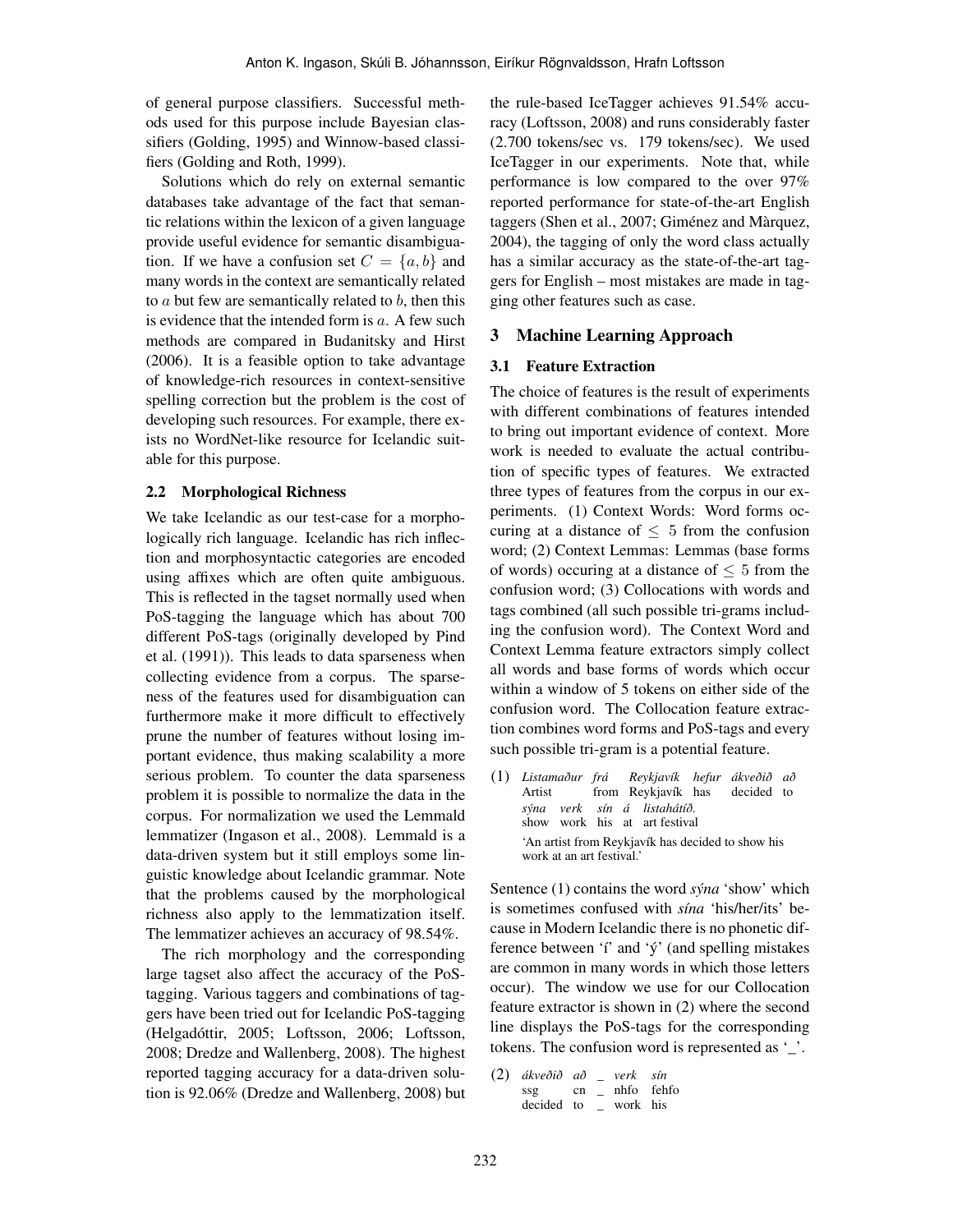#### Context-Sensitive Spelling Correction and Rich Morphology

| $F_{Total}$<br>951 | $F_1$<br>521 | $F_2$ |
|--------------------|--------------|-------|
|                    |              |       |
|                    |              | 430   |
| 177                | 150          | 27    |
| 170                | 100          | 70    |
| 895                | 558          | 337   |
| 803                | 480          | 322   |
| 203                | 110          | 93    |
| 606                | 439          | 167   |
| 192                | 101          | 91    |
| 462                | 420          | 42    |
| 807                | 414          | 393   |
| 2829               | 2068         | 761   |
|                    |              |       |

Table 1: Frequencies of confusion words in training corpus:  $F_{Total}$ =Total frequency of members of confusion set,  $F_1$ =Frequency of more common member,  $F_2$ =Frequency of less common member

We then generate all possible tri-gram combinations of word forms and tags from the window. Those are shown in (3).

(3) ákveðið að \_; ssg að \_; ákveðið cn \_; ssg cn \_; cn \_ verk ; að \_ nhfo ; \_ verk sín ; \_ nhfo sín ; \_ verk fehfo ; \_ nhfo fehfo ; að \_ verk ; cn \_ nhfo

For evaluation purposes we extracted features for 11 confusion sets from a selected part of the SÁ  $\text{corpus}^1$  according to the methods described above. Table 1 shows the 11 confusion sets and their frequency in the corpus.

To reduce the number of features we remove all features which occur less than 4 times in the training data. Table 2 shows the number of features extracted for each confusion set, first the total number of features, then the features that occur in the context of both members of the confusion set, then the features which belong only to the former member and finally the features which belong only to the latter member.

As Table 2 shows, the amount of evidence varies quite a lot between confusion sets. For some of the confusion sets there are many features which belong exclusively to one of the two members but for others, such as *lyst* 'appetite', there is a serious data sparseness problem.

### 3.2 Evaluation

The features extracted according to the description in the previous section were fed to data-driven classification algorithms implemented in the Weka algorithm collection (Witten and Frank, 2005).

| Confusion set | $F_T$ | $F_S$ | $F_{1}$         | $F_2$ |
|---------------|-------|-------|-----------------|-------|
| sína, sýna    | 871   | 419   | 229             | 223   |
| list, lyst    | 176   | 88    | 86              | 2     |
| kvatt, hvatt  | 168   | 113   | 33              | 22    |
| mig, mér      | 821   | 547   | 217             | 57    |
| vil, vill     | 720   | 349   | 252             | 119   |
| fínn, fín     | 169   | 116   | $\overline{2}5$ | 28    |
| leiti, leyti  | 567   | 319   | 58              | 190   |
| himinn, himin | 188   | 138   | 20              | 30    |
| deyi, degi    | 447   | 101   | 331             | 15    |
| líkur, lýkur  | 801   | 315   | 292             | 194   |
| honum, hann   | 2674  | 1518  | 944             | 212   |

Table 2: Number of features extracted for each confusion set:  $F_T$ =Total number of features,  $F_S$ =Shared features (which belong to both members of the set),  $F_1$ =Features which belong to the former member exclusively,  $F_2$ =Features which belong to the latter member exclusively

| Confusion set | <b>Baseline</b>     | <b>NaiveBayes</b> | Winnow              |
|---------------|---------------------|-------------------|---------------------|
| sína, sýna    | $55.\overline{0\%}$ | 96.0%             | 92.6%               |
| list, lyst    | 85.0%               | 87.6%             | 71.8%               |
| kvatt, hvatt  | 58.0%               | 77.6%             | 64.1%               |
| mig, mér      | 62.0%               | 81.2%             | 77.8%               |
| vil, vill     | $60.0\%$            | 95.3%             | 94.9%               |
| fínn, fín     | 54.0%               | 80.8%             | 72.9%               |
| leiti, leyti  | 72.0%               | 84.5%             | 83.0%               |
| himinn, himin | 53.0%               | 83.3%             | $73.\overline{4\%}$ |
| deyi, degi    | 91.0%               | 93.5%             | 92.2%               |
| líkur, lýkur  | 51.0%               | $92.2\%$          | 87.0%               |
| honum, hann   | 73.0%               | 87.5%             | 80.2%               |
| Average       | $64.9\%$            | $87.2\%$          | $80.9\%$            |

Table 3: Evaluation of the performance of two classification algorithms from the Weka algorithm collection when given the task of disambiguating the members of each confusion set.

We tried two methods that have performed well for English: Naive Bayes and Winnow. We also compared the result with a baseline classifier which always chooses the more common member of the confusion set. All tests were performed using a 10-fold cross validation on all sentences which contained the confusion set in question. The results of these tests are displayed in Table 3.

The results show lower accuracy than what has been reported for English (Golding, 1995; Golding and Roth, 1999) but the performance is still close to 90% which is probably enough for a real world application to be useful. It is unexpected that the Naive Bayes method outperforms Winnow which has been more successful for English (cf. the references above) and we do not have an ex-

<sup>&</sup>lt;sup>1</sup>Textasafn Orðabókar Háskólans. [SÁ Corpus.] www.lexis.hi.is/corpus/leit.pl